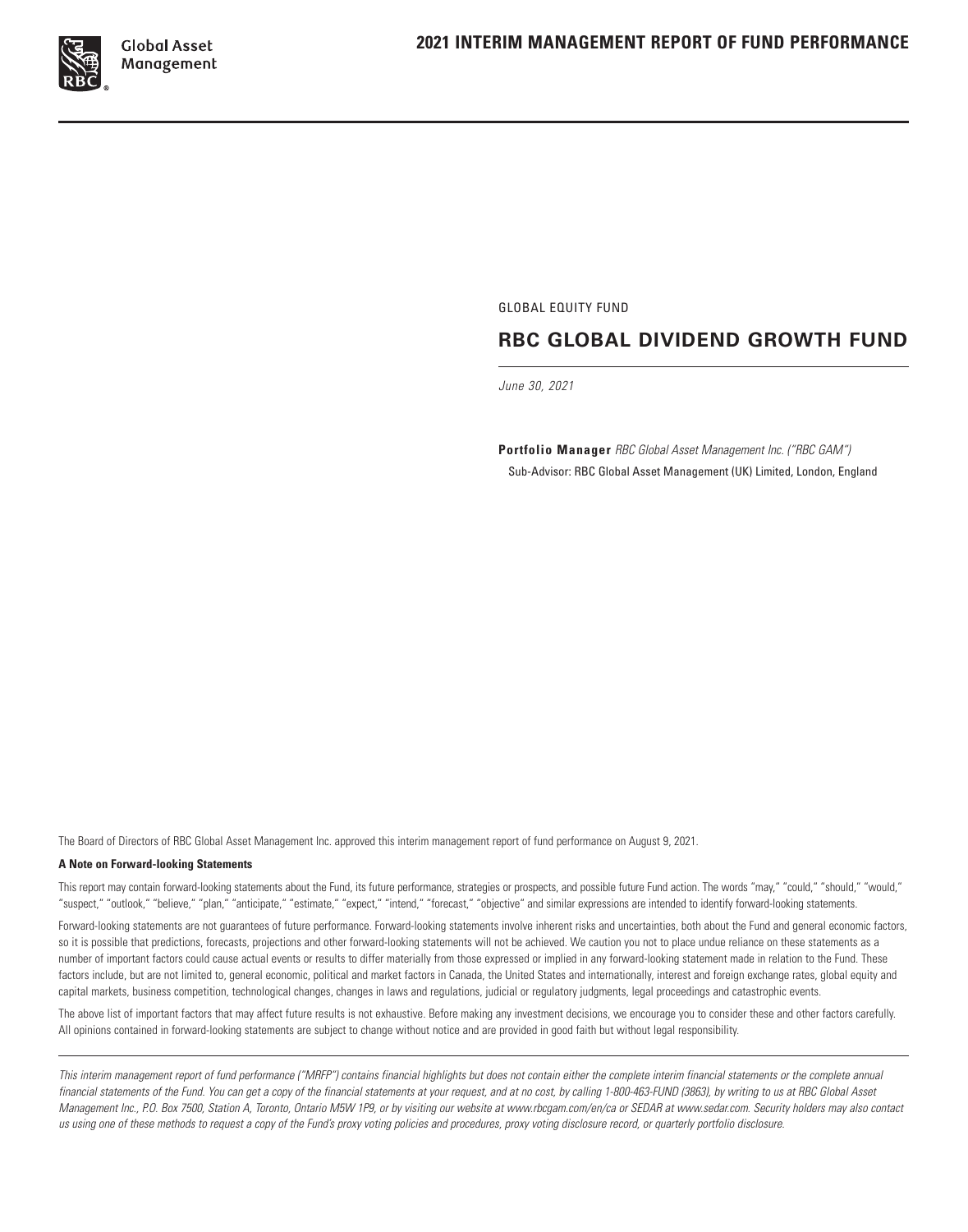### **MANAGEMENT DISCUSSION OF FUND PERFORMANCE**

#### **Investment Objective and Strategies**

The Fund seeks to provide long-term capital growth by investing primarily in equity securities of a diversified mix of companies operating in various countries around the world across a range of sectors.

The Fund invests in stocks that have undergone a selection process emphasizing companies with the ability to grow their dividends over time, a sustainable competitive advantage, high and sustainable profitability and strong management teams.

#### **Results of Operations**

The Fund's net asset value was \$5.4 billion as of June 30, 2021.

Over the past six months, the Fund's Series A units gained 9.6%. The Fund's return is after the deduction of fees and expenses. See the Financial Highlights section for the management expense ratios and the Past Performance section for the returns of any other series, which may vary because of differences in management fees and expenses.

Global equities extended their gains during the first half of 2021, with companies that had been most hurt by the pandemic taking over as the leading performers on optimism that vaccination programs and fiscal stimulus would lead to a strong economic recovery.

Traditional energy stocks were notably strong as they benefited from higher oil prices, while producers of renewable energy underperformed. Companies with high levels of debt and weak profit margins also climbed as economic optimism rebounded. This "reopening trade" held back portfolio returns, especially during the first half of 2021, because of its focus on identifying sustainable businesses that are more likely to reward investors over the longer term. Investments held in the Fund tend to be more robust and therefore less likely than weak businesses to bounce as strongly when "hope" returns in a market recovery.

Among individual holdings, Blackstone Group was the top contributor to relative returns, followed by NVIDIA and Microsoft. Ørsted had the most negative impact on performance, followed by Neste Oyj and MarketAxess Holdings.

#### **Recent Developments**

The power of the reopening trade has dissipated as a more normal business environment takes hold, allowing investors to refocus on business measures that tend to be the strongest determinants of long-term share-price performance. The economic recovery should ultimately lead to a scaling back in monetary and fiscal stimulus, and investors' attention appears to be turning toward how these shifts are achieved. The sub-advisor is cognizant that any such steps have the potential to create financial-market volatility if not well communicated by policymakers and therefore continues to focus on portfolio construction to minimize risks.

Effective February 28, 2021, Ms. Catherine J. Kloepfer resigned as Vice Chair of the Independent Review Committee (the "IRC"). Effective March 22, 2021, Mr. Paul K. Bates was appointed as Vice Chair of the IRC. Effective April 1, 2021, Ms. Brenda Eaton was appointed as a member of the IRC.

# **Related‑Party Transactions** *Manager, Trustee and Portfolio Manager*

RBC GAM is an indirect, wholly owned subsidiary of Royal Bank of Canada ("Royal Bank") and is the manager, trustee and portfolio manager of the Fund. RBC GAM is responsible for the Fund's day‑to‑day operations, holds title to the Fund's property on behalf of its unitholders, provides investment advice and portfolio management services to the Fund and appoints distributors for the Fund. RBC GAM is paid a management fee by the Fund as compensation for its services. The Fund pays a fixed administration fee to RBC GAM, which, in turn, pays certain operating expenses of the Fund. Both the management fee and fixed administration fee are calculated and accrued daily as a percentage of the net asset value of each series of units of the Fund. RBC GAM, as trustee, earns a fee, which is paid by the manager from the fixed administration fee paid by the Fund.

RBC GAM or its affiliates may earn fees and spreads in connection with various services provided to, or transactions with, the Fund, such as banking, brokerage, securities lending, foreign exchange and derivatives transactions. RBC GAM or its affiliates may earn a foreign exchange spread when unitholders switch between series of funds denominated in different currencies. The Fund also maintains bank accounts and overdraft provisions with Royal Bank for which Royal Bank may earn a fee. Affiliates of RBC GAM that provide services to the Fund in the course of their normal businesses are discussed below.

# *Sub‑Advisor*

RBC Global Asset Management (UK) Limited is the sub-advisor and provides investment advice for the Fund. The sub‑advisor earns a fee which is calculated and accrued daily as a percentage of the net asset value of each series of units of the Fund. The sub-advisor is paid by the manager from the management fee paid by the Fund.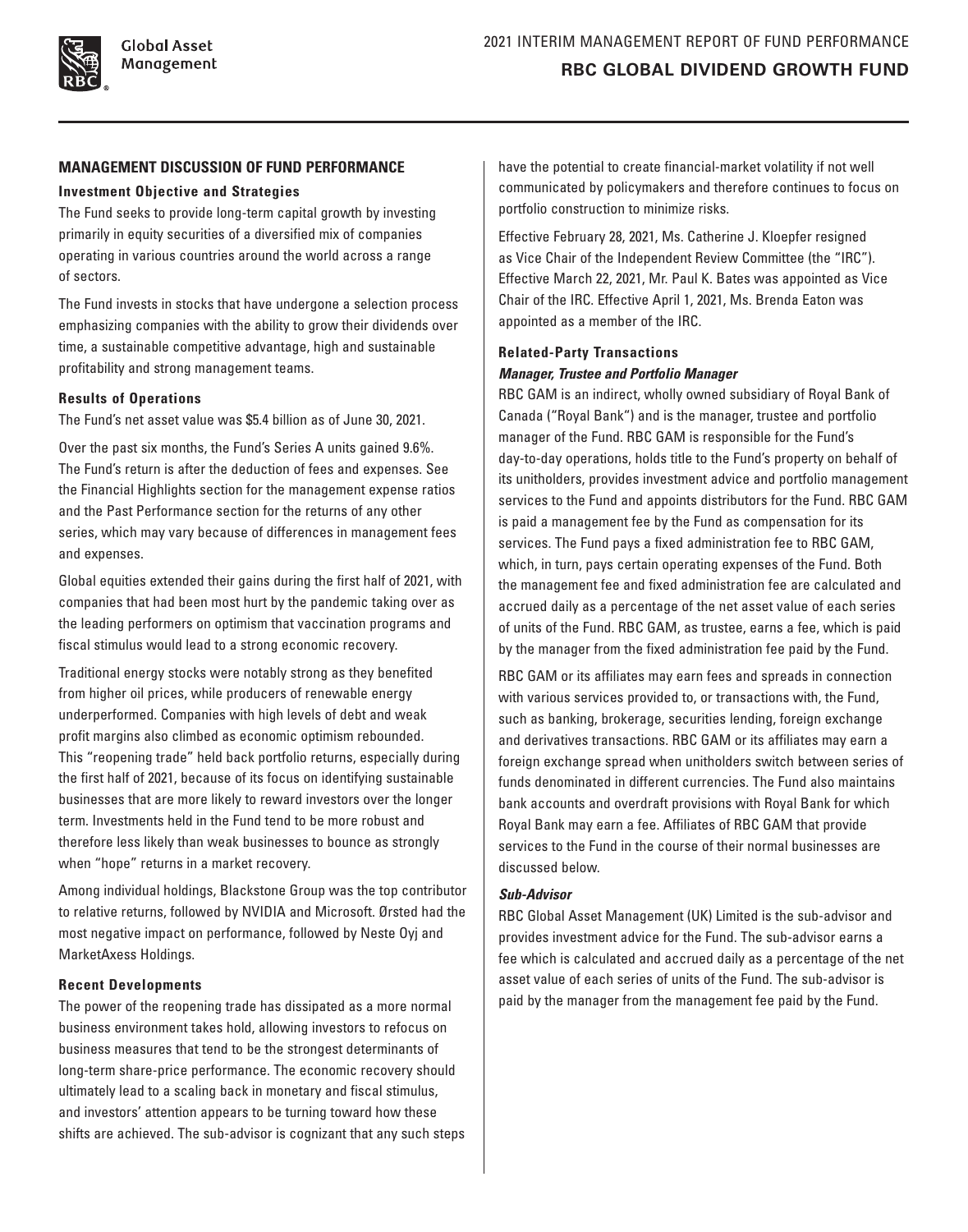

**Global Asset** Management

# *Distributors*

RBC GAM, Royal Mutual Funds Inc., RBC Direct Investing Inc., RBC Dominion Securities Inc. and Phillips, Hager & North Investment Funds Ltd. are principal distributors of, or may distribute certain series of units of, the Fund. Dealers may receive an ongoing commission based on the total value of their clients' investment in certain series of units of the Fund.

### *Registrars*

RBC GAM, RBC Investor Services Trust ("RBC IS") or Royal Bank (or a combination thereof) are the registrars of the Fund and keep records of who owns units of the Fund. The registrars earn a fee, which is paid by the manager from the fixed administration fee paid by the Fund.

### *Custodian*

RBC IS is the custodian and holds the assets of the Fund. RBC IS earns a fee as the custodian, which is paid by the manager from the fixed administration fee paid by the Fund.

# *Securities Lending Agent*

To the extent the Fund may engage in securities lending transactions, RBC IS may act as the Fund's securities lending agent. Any revenue earned on such securities lending is split between the Fund and the securities lending agent.

# *Brokers and Dealers*

The Fund has established standard brokerage and dealing agreements at market rates with related parties. For the periods ended June 30, 2021 and 2020, the related-party commissions were \$0 (2020 – \$20,000) or 0% (2020 – 3%) of the total transaction costs paid for this Fund.

# *Other Related‑Party Transactions*

Pursuant to applicable securities legislation, the Fund relied on the standing instructions from the Independent Review Committee with respect to one or more of the following transactions:

# *Related‑Party Trading Activities*

(a) trades in securities of Royal Bank;

- (b) investments in the securities of issuers for which a related-party dealer acted as an underwriter during the distribution of such securities and the 60-day period following the conclusion of such distribution of the underwritten securities to the public;
- (c) purchases of equity and debt securities from or sales of equity or debt securities to a related-party dealer, where it acted as principal; and

# *Inter‑Fund Trading*

(d) purchases or sales of securities of an issuer from or to another investment fund or managed account managed by RBC GAM.

The applicable standing instructions require that Related‑Party Trading Activities and Inter‑Fund Trading be conducted in accordance with RBC GAM policy and that RBC GAM advise the Independent Review Committee of a material breach of any standing instruction. RBC GAM policy requires that an investment decision in respect of Related-Party Trading Activities (i) is made free from any influence of Royal Bank or its associates or affiliates and without taking into account any consideration relevant to Royal Bank or its affiliates or associates, (ii) represents the business judgment of the portfolio manager, uninfluenced by considerations other than the best interests of the Fund, (iii) is in compliance with RBC GAM policies and procedures, and (iv) achieves a fair and reasonable result for the Fund. RBC GAM policy requires that an investment decision in respect of Inter-Fund Trading is in the best interests of each Fund.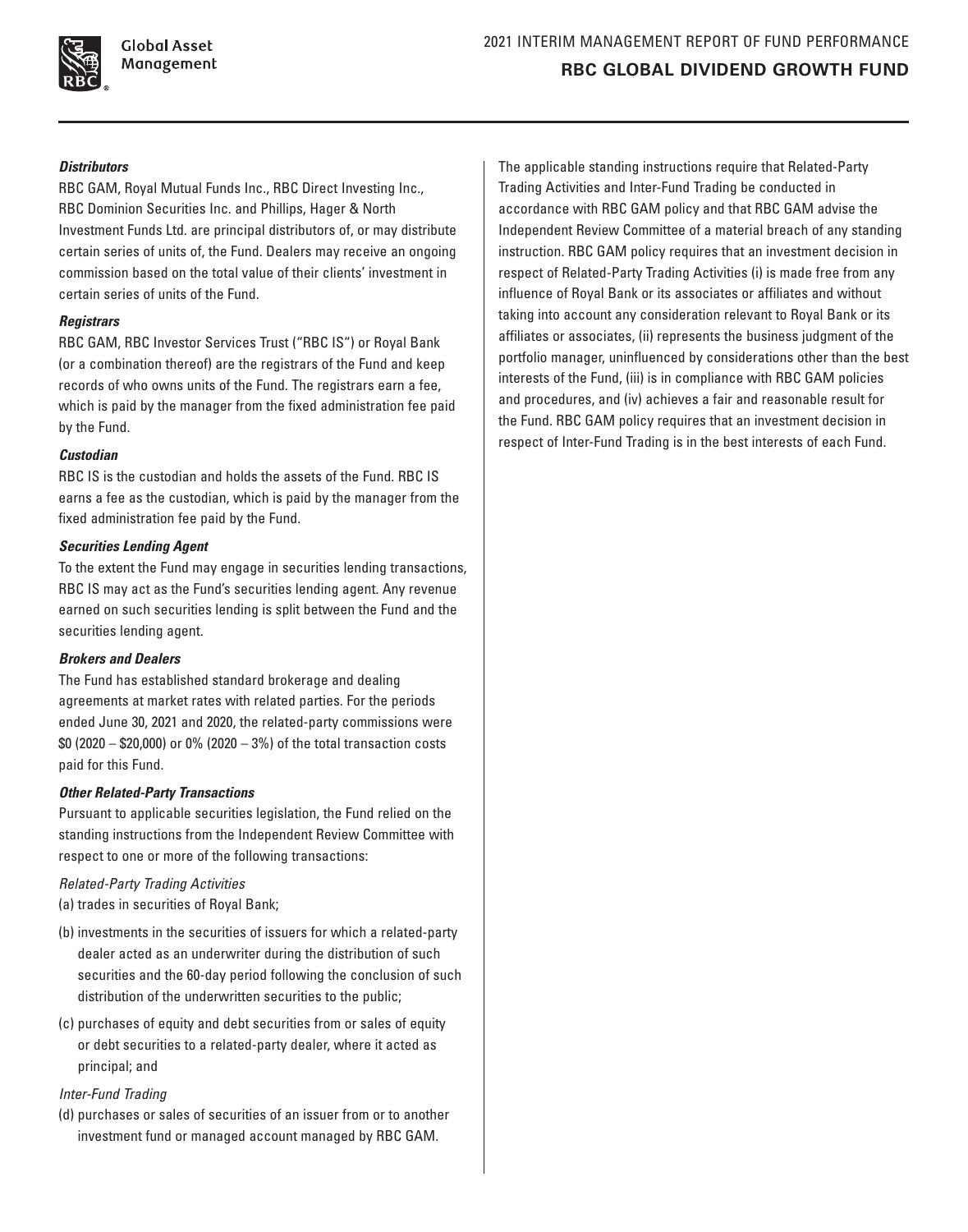

# **FINANCIAL HIGHLIGHTS**

The following tables show selected key financial information about the Fund and are intended to help you understand the Fund's financial performance for the past six months (noted by June 30, 2021), and for the past five years or for the periods since inception. This information is derived from the Fund's unaudited interim financial statements and audited annual financial statements.

# **Change in Net Assets Per Unit (\$)**

|                                  |                          |         |          |                                                  |            |        |                          |                          | <b>Annual Distributions2</b> |                          |                          |             |
|----------------------------------|--------------------------|---------|----------|--------------------------------------------------|------------|--------|--------------------------|--------------------------|------------------------------|--------------------------|--------------------------|-------------|
|                                  |                          |         |          | Increase (Decrease) from Operations <sup>1</sup> |            |        | From                     |                          |                              |                          |                          |             |
|                                  |                          | Total   |          | Realized                                         | Unrealized |        | Income                   |                          | From                         |                          |                          | Net Assets  |
| For the Year/                    | Net Assets               | Revenue | Total    | Gains                                            | Gains      |        | (Excluding               | From                     | Capital                      | Return                   |                          | End of      |
| Period Ended                     | Beginning of Year/Period | (Loss)  | Expenses | (Losses)                                         | (Losses)   | Total  | Dividends)               | Dividends                | Gains                        | of Capital               | Total                    | Year/Period |
| <b>Series A</b><br>June 30, 2021 | 21.52                    | 0.20    | (0.23)   | 0.43                                             | 1.67       | 2.07   |                          |                          |                              |                          |                          | 23.58       |
|                                  |                          |         |          |                                                  |            |        |                          |                          |                              |                          |                          |             |
| Dec. 31, 2020                    | 18.29                    | 0.35    | (0.39)   | 0.37                                             | 3.07       | 3.40   | $\overline{\phantom{0}}$ | $\overline{\phantom{0}}$ | $\overline{a}$               |                          | —                        | 21.52       |
| Dec. 31, 2019                    | 14.40                    | 0.37    | (0.35)   | 0.24                                             | 3.64       | 3.90   | $\overline{\phantom{0}}$ |                          | $\overline{a}$               | $\overline{\phantom{0}}$ | $\overline{\phantom{0}}$ | 18.29       |
| Dec. 31, 2018                    | 14.80                    | 0.34    | (0.33)   | 0.50                                             | (0.52)     | (0.01) | -                        | $\qquad \qquad -$        | (0.39)                       | $\overline{\phantom{0}}$ | (0.39)                   | 14.40       |
| Dec. 31, 2017                    | 12.62                    | 0.33    | (0.29)   | 0.58                                             | 1.67       | 2.29   | $\overline{\phantom{0}}$ | (0.01)                   | (0.09)                       | $\overline{\phantom{0}}$ | (0.10)                   | 14.80       |
| Dec. 31, 2016                    | 13.34                    | 0.32    | (0.27)   | 0.19                                             | (0.86)     | (0.62) | $\overline{\phantom{0}}$ | (0.02)                   | (0.10)                       | $\qquad \qquad -$        | (0.12)                   | 12.62       |
| <b>Advisor Series</b>            |                          |         |          |                                                  |            |        |                          |                          |                              |                          |                          |             |
| June 30, 2021                    | 21.80                    | 0.20    | (0.24)   | 0.43                                             | 1.71       | 2.10   |                          |                          |                              |                          |                          | 23.88       |
| Dec. 31, 2020                    | 18.52                    | 0.36    | (0.37)   | 0.38                                             | 0.30       | 0.67   |                          |                          | $\overline{\phantom{0}}$     | $\overline{\phantom{0}}$ | $\overline{\phantom{0}}$ | 21.80       |
| Dec. 31, 2019                    | 14.57                    | 0.38    | (0.35)   | 0.24                                             | 3.67       | 3.94   | $\overline{\phantom{0}}$ |                          | $\overline{\phantom{0}}$     | $\overline{\phantom{0}}$ | $\overline{\phantom{a}}$ | 18.52       |
| Dec. 31, 2018                    | 14.98                    | 0.34    | (0.33)   | 0.51                                             | (0.57)     | (0.05) | -                        | $\qquad \qquad -$        | (0.39)                       | $\overline{\phantom{0}}$ | (0.39)                   | 14.57       |
| Dec. 31, 2017                    | 12.77                    | 0.33    | (0.29)   | 0.59                                             | 1.69       | 2.32   | —                        | (0.02)                   | (0.09)                       | -                        | (0.11)                   | 14.98       |
| Dec. 31, 2016                    | 13.50                    | 0.32    | (0.27)   | 0.20                                             | (0.89)     | (0.64) | $\overline{\phantom{0}}$ | (0.03)                   | (0.10)                       | $\overline{\phantom{0}}$ | (0.13)                   | 12.77       |
| <b>Series T5</b>                 |                          |         |          |                                                  |            |        |                          |                          |                              |                          |                          |             |
| June 30, 2021                    | 16.25                    | 0.15    | (0.17)   | 0.32                                             | 1.25       | 1.55   | -                        | (0.41)                   | -                            |                          | (0.41)                   | 17.38       |
| Dec. 31, 2020                    | 14.55                    | 0.27    | (0.30)   | 0.29                                             | 2.42       | 2.68   | -                        | $\overline{\phantom{a}}$ | $\qquad \qquad -$            | (0.73)                   | (0.73)                   | 16.25       |
| Dec. 31, 2019                    | 11.97                    | 0.30    | (0.28)   | 0.20                                             | 2.95       | 3.17   | $\qquad \qquad -$        | (0.02)                   | $\qquad \qquad -$            | (0.58)                   | (0.60)                   | 14.55       |
| Dec. 31, 2018                    | 12.57                    | 0.28    | (0.27)   | 0.42                                             | (0.55)     | (0.12) | -                        | $\overline{\phantom{0}}$ | (0.34)                       | (0.29)                   | (0.63)                   | 11.97       |
| Dec. 31, 2017                    | 11.14                    | 0.29    | (0.25)   | 0.50                                             | 1.45       | 1.99   | $\overline{\phantom{0}}$ | (0.05)                   | (0.06)                       | (0.45)                   | (0.56)                   | 12.57       |
| Dec. 31, 2016                    | 12.33                    | 0.29    | (0.24)   | 0.17                                             | (0.72)     | (0.50) | $\qquad \qquad -$        | (0.04)                   | (0.08)                       | (0.50)                   | (0.62)                   | 11.14       |
| <b>Series T8</b>                 |                          |         |          |                                                  |            |        |                          |                          |                              |                          |                          |             |
| June 30, 2021                    | 10.81                    | 0.10    | (0.11)   | 0.21                                             | 0.84       | 1.04   | $\overline{\phantom{0}}$ | (0.43)                   | —                            | $\qquad \qquad -$        | (0.43)                   | 11.39       |
| Dec. 31, 2020                    | 9.99                     | 0.18    | (0.20)   | 0.19                                             | 1.48       | 1.65   | $\overline{\phantom{0}}$ | $\qquad \qquad -$        | $\overline{\phantom{0}}$     | (0.80)                   | (0.80)                   | 10.81       |
| Dec. 31, 2019                    | 8.44                     | 0.21    | (0.19)   | 0.14                                             | 2.18       | 2.34   | $\overline{\phantom{0}}$ | (0.02)                   | $\qquad \qquad -$            | (0.66)                   | (0.68)                   | 9.99        |
| Dec. 31, 2018                    | 9.14                     | 0.20    | (0.19)   | 0.30                                             | (0.44)     | (0.13) | -                        | $\qquad \qquad -$        | (0.26)                       | (0.47)                   | (0.73)                   | 8.44        |
| Dec. 31, 2017                    | 8.34                     | 0.21    | (0.18)   | 0.37                                             | 1.05       | 1.45   | $\qquad \qquad -$        | (0.04)                   | (0.05)                       | (0.58)                   | (0.67)                   | 9.14        |
| Dec. 31, 2016                    | 9.55                     | 0.22    | (0.18)   | 0.13                                             | (0.69)     | (0.52) | $\overline{a}$           | (0.03)                   | (0.06)                       | (0.67)                   | (0.76)                   | 8.34        |
| <b>Series D</b>                  |                          |         |          |                                                  |            |        |                          |                          |                              |                          |                          |             |
| June 30, 2021                    | 21.96                    | 0.20    | (0.14)   | 0.44                                             | 1.72       | 2.22   | —                        | $\qquad \qquad -$        |                              |                          | $\qquad \qquad -$        | 24.16       |
| Dec. 31, 2020                    | 18.60                    | 0.36    | (0.24)   | 0.38                                             | 2.79       | 3.29   | $\overline{\phantom{0}}$ | (0.11)                   | $\overline{\phantom{0}}$     | $\overline{\phantom{0}}$ | (0.11)                   | 21.96       |
| Dec. 31, 2019                    | 14.63                    | 0.38    | (0.21)   | 0.25                                             | 3.74       | 4.16   | $\overline{\phantom{0}}$ | (0.15)                   | $\qquad \qquad -$            | $\overline{\phantom{0}}$ | (0.15)                   | 18.60       |
| Dec. 31, 2018                    | 15.05                    | 0.34    | (0.20)   | 0.51                                             | (0.62)     | 0.03   | $\overline{\phantom{0}}$ | (0.13)                   | (0.40)                       | -                        | (0.53)                   | 14.63       |
| Dec. 31, 2017                    | 12.83                    | 0.34    | (0.18)   | 0.60                                             | 1.68       | 2.44   | $\overline{\phantom{0}}$ | (0.15)                   | (0.09)                       | $\overline{\phantom{0}}$ | (0.24)                   | 15.05       |
| Dec. 31, 2016                    | 13.57                    | 0.33    | (0.16)   | 0.20                                             | (1.03)     | (0.66) | -                        | (0.14)                   | (0.10)                       | $\overline{\phantom{0}}$ | (0.24)                   | 12.83       |
| <b>Series F</b>                  |                          |         |          |                                                  |            |        |                          |                          |                              |                          |                          |             |
| June 30, 2021                    | 23.42                    | 0.21    | (0.12)   | 0.47                                             | 1.88       | 2.44   | -                        |                          |                              |                          | -                        | 25.80       |
| Dec. 31, 2020                    | 19.83                    | 0.38    | (0.20)   | 0.40                                             | 3.14       | 3.72   | $\overline{\phantom{0}}$ | (0.18)                   | -                            | -                        | (0.18)                   | 23.42       |
| Dec. 31, 2019                    | 15.60                    | 0.41    | (0.18)   | 0.26                                             | 3.92       | 4.41   | $\qquad \qquad -$        | (0.21)                   | $\qquad \qquad -$            | -                        | (0.21)                   | 19.83       |
| Dec. 31, 2018                    | 16.03                    | 0.37    | (0.17)   | 0.54                                             | (0.83)     | (0.09) | $\overline{\phantom{0}}$ | (0.17)                   | (0.43)                       | $\qquad \qquad -$        | (0.60)                   | 15.60       |
| Dec. 31, 2017                    | 13.67                    | 0.36    | (0.15)   | 0.64                                             | 1.76       | 2.61   | -                        | (0.22)                   | (0.09)                       | $\qquad \qquad -$        | (0.31)                   | 16.03       |
| Dec. 31, 2016                    | 14.46                    | 0.35    | (0.13)   | 0.21                                             | (0.66)     | (0.23) | -                        | (0.18)                   | (0.11)                       | $\qquad \qquad -$        | (0.29)                   | 13.67       |
|                                  |                          |         |          |                                                  |            |        |                          |                          |                              |                          |                          |             |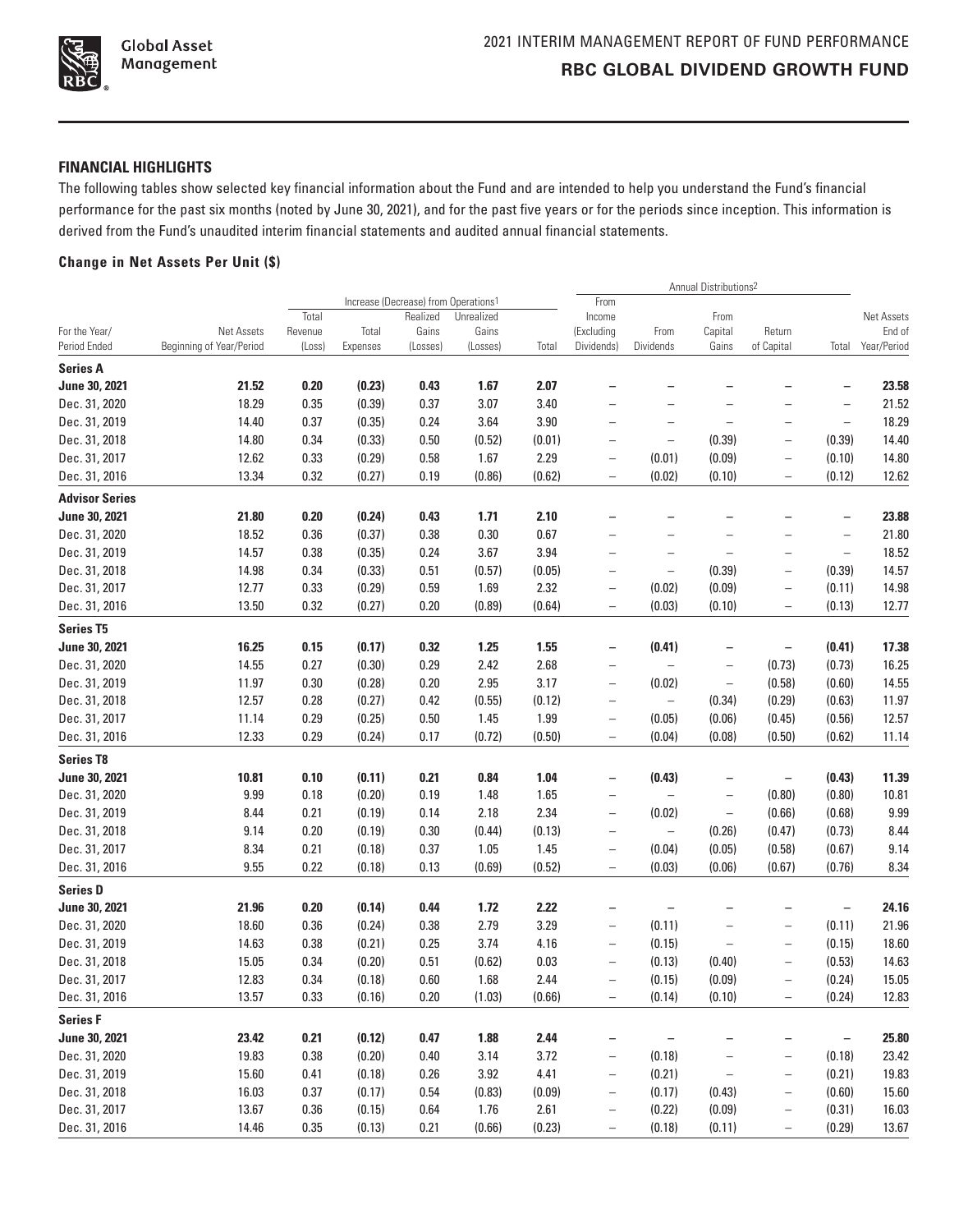

## **FINANCIAL HIGHLIGHTS (cont.)**

## **Change in Net Assets Per Unit (\$) (cont.)**

|                            |                          |         |                          |                                                  |            |        | Annual Distributions <sup>2</sup> |           |                          |                   |        |             |
|----------------------------|--------------------------|---------|--------------------------|--------------------------------------------------|------------|--------|-----------------------------------|-----------|--------------------------|-------------------|--------|-------------|
|                            |                          |         |                          | Increase (Decrease) from Operations <sup>1</sup> |            |        | From                              |           |                          |                   |        |             |
|                            |                          | Total   |                          | Realized                                         | Unrealized |        | Income                            |           | From                     |                   |        | Net Assets  |
| For the Year/              | Net Assets               | Revenue | Total                    | Gains                                            | Gains      |        | (Excluding                        | From      | Capital                  | Return            |        | End of      |
| Period Ended               | Beginning of Year/Period | (Loss)  | Expenses                 | (Losses)                                         | (Losses)   | Total  | Dividends)                        | Dividends | Gains                    | of Capital        | Total  | Year/Period |
| <b>Series FT5</b>          |                          |         |                          |                                                  |            |        |                                   |           |                          |                   |        |             |
| June 30, 2021              | 20.36                    | 0.18    | (0.10)                   | 0.40                                             | 1.62       | 2.10   | -                                 | (0.51)    |                          |                   | (0.51) | 21.90       |
| Dec. 31, 2020              | 18.01                    | 0.34    | (0.17)                   | 0.36                                             | 2.16       | 2.69   | $\qquad \qquad -$                 | (0.17)    | $\overline{\phantom{0}}$ | (0.73)            | (0.90) | 20.36       |
| Dec. 31, 2019              | 14.64                    | 0.37    | (0.16)                   | 0.24                                             | 3.68       | 4.13   | $\qquad \qquad -$                 | (0.21)    | $\overline{\phantom{0}}$ | (0.52)            | (0.73) | 18.01       |
| Dec. 31, 2018              | 15.20                    | 0.34    | (0.15)                   | 0.51                                             | (0.74)     | (0.04) | $\qquad \qquad -$                 | (0.18)    | (0.45)                   | (0.13)            | (0.76) | 14.64       |
| Dec. 31, 2017              | 13.32                    | 0.34    | (0.14)                   | 0.60                                             | 2.41       | 3.21   | $\qquad \qquad -$                 | (0.20)    | (0.18)                   | (0.29)            | (0.67) | 15.20       |
| Dec. 31, 2016 <sup>3</sup> | $13.66^{\dagger}$        | 0.31    | (0.12)                   | 0.19                                             | 0.55       | 0.93   | $\qquad \qquad -$                 | (0.16)    | (0.25)                   | (0.22)            | (0.63) | 13.32       |
| Series <sub>0</sub>        |                          |         |                          |                                                  |            |        |                                   |           |                          |                   |        |             |
| June 30, 2021              | 21.81                    | 0.20    | -                        | 0.44                                             | 1.71       | 2.35   |                                   |           |                          |                   |        | 24.14       |
| Dec. 31, 2020              | 18.47                    | 0.36    | $\overline{\phantom{0}}$ | 0.38                                             | 3.17       | 3.91   | $\qquad \qquad -$                 | (0.37)    |                          |                   | (0.37) | 21.81       |
| Dec. 31, 2019              | 14.53                    | 0.38    | $\qquad \qquad -$        | 0.25                                             | 3.69       | 4.32   | $\qquad \qquad -$                 | (0.38)    |                          | $\qquad \qquad -$ | (0.38) | 18.47       |
| Dec. 31, 2018              | 14.96                    | 0.34    | $\qquad \qquad -$        | 0.51                                             | (0.56)     | 0.29   | $\qquad \qquad -$                 | (0.32)    | (0.41)                   | $\qquad \qquad -$ | (0.73) | 14.53       |
| Dec. 31, 2017              | 12.76                    | 0.34    | $\overline{\phantom{0}}$ | 0.60                                             | 1.71       | 2.65   | $\qquad \qquad -$                 | (0.35)    | (0.09)                   | $\qquad \qquad -$ | (0.44) | 14.96       |
| Dec. 31, 2016              | 13.50                    | 0.33    |                          | 0.20                                             | (0.76)     | (0.23) | $\qquad \qquad$                   | (0.31)    | (0.10)                   | -                 | (0.41) | 12.76       |

 $1$  Net assets and distributions are based on the actual number of units outstanding at the relevant time. The increase/decrease from operations is based on the weighted average number of units

outstanding over the financial period. This table is not intended to be a reconciliation of beginning to ending net assets per unit.<br><sup>2</sup> Distributions are reinvested in additional units of the Fund or paid in cash.

3 From January 25, 2016.

† Initial offering net asset value per unit.

## **Ratios and Supplemental Data**

|                       | Net Asset Value | Net Asset Value | Number of Units    | Management                     | <b>MER Before</b>           | Portfolio                      | Trading            |
|-----------------------|-----------------|-----------------|--------------------|--------------------------------|-----------------------------|--------------------------------|--------------------|
| As at                 | Per Unit (\$)   | (S000s)         | Outstanding (000s) | Expense Ratio (%) <sup>1</sup> | Absorption (%) <sup>1</sup> | Turnover Rate (%) <sup>2</sup> | Expense Ratio (%)3 |
| <b>Series A</b>       |                 |                 |                    |                                |                             |                                |                    |
| June 30, 2021         | 23.58           | 685 133         | 29 052             | 2.09                           | 2.09                        | 9.30                           | 0.02               |
| Dec. 31, 2020         | 21.52           | 586 069         | 27 234             | 2.10                           | 2.10                        | 15.98                          | 0.02               |
| Dec. 31, 2019         | 18.29           | 433 181         | 23 681             | 2.15                           | 2.15                        | 12.68                          | 0.02               |
| Dec. 31, 2018         | 14.40           | 355 119         | 24 6 64            | 2.14                           | 2.14                        | 15.92                          | 0.04               |
| Dec. 31, 2017         | 14.80           | 361740          | 24 441             | 2.14                           | 2.14                        | 33.21                          | 0.12               |
| Dec. 31, 2016         | 12.62           | 344 522         | 27 306             | 2.19                           | 2.19                        | 152.59                         | 0.36               |
| <b>Advisor Series</b> |                 |                 |                    |                                |                             |                                |                    |
| June 30, 2021         | 23.88           | 10 702          | 448                | 2.13                           | 2.13                        | 9.30                           | 0.02               |
| Dec. 31, 2020         | 21.80           | 10 245          | 470                | 2.10                           | 2.10                        | 15.98                          | 0.02               |
| Dec. 31, 2019         | 18.52           | 95 352          | 5 1 4 7            | 2.10                           | 2.10                        | 12.68                          | 0.02               |
| Dec. 31, 2018         | 14.57           | 75 374          | 5 1 7 2            | 2.09                           | 2.09                        | 15.92                          | 0.04               |
| Dec. 31, 2017         | 14.98           | 71 734          | 4790               | 2.09                           | 2.09                        | 33.21                          | 0.12               |
| Dec. 31, 2016         | 12.77           | 68 591          | 5 3 7 3            | 2.16                           | 2.16                        | 152.59                         | 0.36               |
| <b>Series T5</b>      |                 |                 |                    |                                |                             |                                |                    |
| June 30, 2021         | 17.38           | 7102            | 409                | 2.10                           | 2.10                        | 9.30                           | 0.02               |
| Dec. 31, 2020         | 16.25           | 5416            | 333                | 2.11                           | 2.11                        | 15.98                          | 0.02               |
| Dec. 31, 2019         | 14.55           | 3631            | 250                | 2.10                           | 2.10                        | 12.68                          | 0.02               |
| Dec. 31, 2018         | 11.97           | 3057            | 255                | 2.09                           | 2.09                        | 15.92                          | 0.04               |
| Dec. 31, 2017         | 12.57           | 2634            | 210                | 2.08                           | 2.08                        | 33.21                          | 0.12               |
| Dec. 31, 2016         | 11.14           | 3515            | 315                | 2.15                           | 2.15                        | 152.59                         | 0.36               |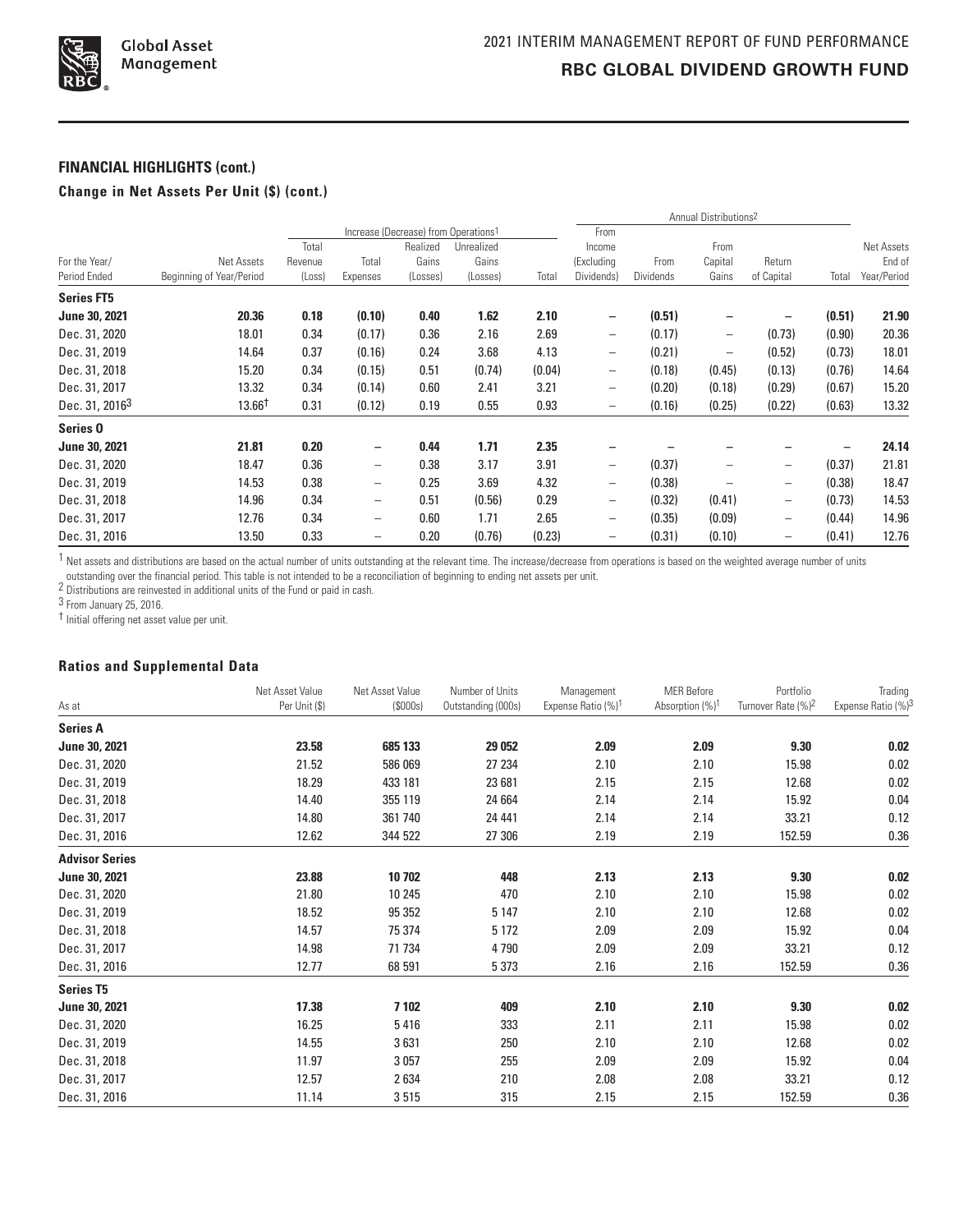

#### **FINANCIAL HIGHLIGHTS (cont.)**

#### **Ratios and Supplemental Data (cont.)**

|                            | Net Asset Value | Net Asset Value | Number of Units    | Management                     | <b>MER Before</b>           | Portfolio                      | Trading            |
|----------------------------|-----------------|-----------------|--------------------|--------------------------------|-----------------------------|--------------------------------|--------------------|
| As at                      | Per Unit (\$)   | (S000s)         | Outstanding (000s) | Expense Ratio (%) <sup>1</sup> | Absorption (%) <sup>1</sup> | Turnover Rate (%) <sup>2</sup> | Expense Ratio (%)3 |
| <b>Series T8</b>           |                 |                 |                    |                                |                             |                                |                    |
| June 30, 2021              | 11.39           | 11 582          | 1017               | 2.06                           | 2.06                        | 9.30                           | 0.02               |
| Dec. 31, 2020              | 10.81           | 9112            | 843                | 2.05                           | 2.05                        | 15.98                          | 0.02               |
| Dec. 31, 2019              | 9.99            | 7715            | 772                | 2.05                           | 2.05                        | 12.68                          | 0.02               |
| Dec. 31, 2018              | 8.44            | 7885            | 934                | 2.04                           | 2.04                        | 15.92                          | 0.04               |
| Dec. 31, 2017              | 9.14            | 6 207           | 679                | 2.04                           | 2.04                        | 33.21                          | 0.12               |
| Dec. 31, 2016              | 8.34            | 6 0 0 1         | 720                | 2.13                           | 2.13                        | 152.59                         | $0.36\,$           |
| <b>Series D</b>            |                 |                 |                    |                                |                             |                                |                    |
| June 30, 2021              | 24.16           | 81 090          | 3 3 5 6            | 1.26                           | 1.26                        | 9.30                           | 0.02               |
| Dec. 31, 2020              | 21.96           | 63 840          | 2 9 0 7            | 1.26                           | 1.26                        | 15.98                          | 0.02               |
| Dec. 31, 2019              | 18.60           | 59 344          | 3 1 9 1            | 1.26                           | 1.26                        | 12.68                          | 0.02               |
| Dec. 31, 2018              | 14.63           | 37 041          | 2532               | 1.26                           | 1.26                        | 15.92                          | 0.04               |
| Dec. 31, 2017              | 15.05           | 32 042          | 2 1 3 0            | 1.27                           | 1.27                        | 33.21                          | 0.12               |
| Dec. 31, 2016              | 12.83           | 29 4 69         | 2 2 9 7            | 1.26                           | 1.26                        | 152.59                         | 0.36               |
| <b>Series F</b>            |                 |                 |                    |                                |                             |                                |                    |
| June 30, 2021              | 25.80           | 432 051         | 16744              | 0.98                           | 0.98                        | 9.30                           | 0.02               |
| Dec. 31, 2020              | 23.42           | 316 452         | 13514              | 0.98                           | 0.98                        | 15.98                          | 0.02               |
| Dec. 31, 2019              | 19.83           | 242 915         | 12 247             | 0.99                           | 0.99                        | 12.68                          | $0.02\,$           |
| Dec. 31, 2018              | 15.60           | 153 084         | 9814               | 0.99                           | 0.99                        | 15.92                          | 0.04               |
| Dec. 31, 2017              | 16.03           | 102 878         | 6419               | 0.99                           | 0.99                        | 33.21                          | 0.12               |
| Dec. 31, 2016              | 13.67           | 64 757          | 4736               | 1.00                           | 1.00                        | 152.59                         | $0.36\,$           |
| <b>Series FT5</b>          |                 |                 |                    |                                |                             |                                |                    |
| June 30, 2021              | 21.90           | 2710            | 124                | 0.95                           | 0.95                        | 9.30                           | 0.02               |
| Dec. 31, 2020              | 20.36           | 1726            | 85                 | 0.96                           | 0.96                        | 15.98                          | $0.02\,$           |
| Dec. 31, 2019              | 18.01           | 1052            | 58                 | 0.95                           | 0.95                        | 12.68                          | 0.02               |
| Dec. 31, 2018              | 14.64           | 794             | 54                 | 0.95                           | 0.95                        | 15.92                          | 0.04               |
| Dec. 31, 2017              | 15.20           | 590             | 39                 | 0.95                           | 0.95                        | 33.21                          | 0.12               |
| Dec. 31, 2016 <sup>4</sup> | 13.32           | 171             | 13                 | 0.94                           | 0.94                        | 152.59                         | 0.36               |
| Series <sub>0</sub>        |                 |                 |                    |                                |                             |                                |                    |
| June 30, 2021              | 24.14           | 4 146 201       | 171 740            | 0.02                           | 0.02                        | 9.30                           | 0.02               |
| Dec. 31, 2020              | 21.81           | 3717685         | 170 492            | 0.02                           | 0.02                        | 15.98                          | 0.02               |
| Dec. 31, 2019              | 18.47           | 3 002 318       | 162 593            | 0.02                           | 0.02                        | 12.68                          | 0.02               |
| Dec. 31, 2018              | 14.53           | 2 367 518       | 162 983            | 0.02                           | 0.02                        | 15.92                          | 0.04               |
| Dec. 31, 2017              | 14.96           | 2 205 862       | 147 476            | 0.02                           | 0.02                        | 33.21                          | 0.12               |
| Dec. 31, 2016              | 12.76           | 1876674         | 147 056            | 0.02                           | 0.02                        | 152.59                         | 0.36               |

1 The management expense ratio ("MER") is based on the direct expenses charged to the Fund and the Fund's proportionate share of the expenses of underlying funds, if any, for the stated period, excluding commissions and other portfolio transaction costs, and is expressed as an annualized percentage of the daily average net asset value during the period. RBC GAM may, at its discretion and without notice to unitholders, waive or absorb certain operating expenses. MER includes the waiver or absorption by RBC GAM of certain operating expenses, while the MER before absorption shows the MER prior to operating expenses being waived or absorbed by RBC GAM.

2 The Fund's portfolio turnover rate gives an indication of the level of activity employed by the portfolio manager. A portfolio turnover rate of 100% is equivalent to the Fund buying and selling all of the securities in its portfolio once in the course of the year. The higher the Fund's portfolio turnover rate in a year, the greater the trading costs payable by the Fund in the year, and the greater the chance of an investor receiving taxable capital gains in the year. There is not necessarily a relationship between a high turnover rate and the performance of the Fund. The portfolio turnover rate is not applicable to money market funds.

3 The trading expense ratio represents total commissions and other portfolio transaction costs expressed as an annualized percentage of daily average net asset value during the period. The trading 3 The trading expense rat expense ratio is not applicable to fixed-income transactions.

4 From January 25, 2016.

Effective March 1, 2020, the administration fees for Series A units were reduced to 0.15% from 0.20%. If the changes to the administration fees would have been in effect throughout the financial year ended December 31, 2020, the adjusted MER for each series of the Fund would be: Series A – 2.09%.

Effective June 30, 2016, the management fees for Series A, Advisor Series, Series T5 and Series T8 units were reduced to 1.75% from 1.85%. If the changes to the management fees would have been in effect throughout the financial year ended December 31, 2016, the adjusted MER for each series of the Fund would be: Series A - 2.14%, Advisor Series - 2.10%, Series T5 - 2.09% and Series T8 – 2.07%.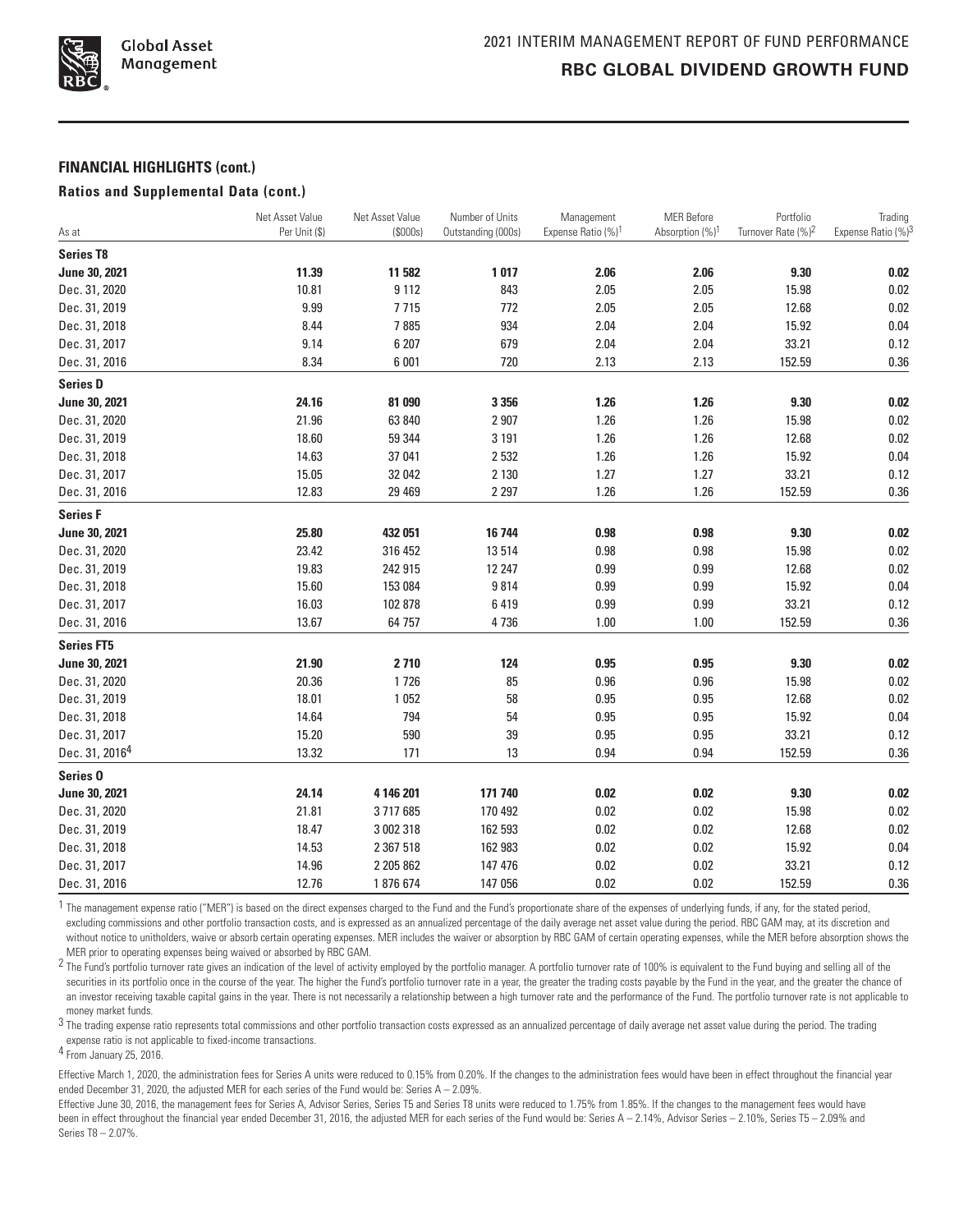

**Global Asset** Management

#### **FINANCIAL HIGHLIGHTS (cont.)**

#### **Management Fees and Administration Fees**

Management fees and administration fees of each series of the Fund are payable to RBC GAM and calculated at the following annual percentages, before GST/HST, of the daily net asset value of each series of the Fund. The management fee, breakdown of services received in consideration of the management fee, as a percentage of the management fee, and the administration fee for each series are as follows:

|                       | Management | <b>Breakdown of Services</b> |        | Administration    |  |
|-----------------------|------------|------------------------------|--------|-------------------|--|
|                       | Fees       | Distribution                 | Other* | Fees <sup>†</sup> |  |
| Series A              | 1.75%      | 57%                          | 43%    | 0.15%             |  |
| <b>Advisor Series</b> | 1.75%      | 57%                          | 43%    | 0.15%             |  |
| Series T5             | 1.75%      | 57%                          | 43%    | 0.15%             |  |
| Series T8             | 1.75%      | 57%                          | 43%    | 0.15%             |  |
| Series D              | 1.00%      | 25%                          | 75%    | 0.15%             |  |
| Series F              | 0.75%      |                              | 100%   | 0.15%             |  |
| Series FT5            | 0.75%      |                              | 100%   | 0.15%             |  |
| Series <sub>0</sub>   | n/a        | n/a                          | n/a    | 0.02%             |  |

Series O – no management fees are paid by the Fund with respect to Series O units. Series O unitholders pay a negotiated fee directly to

RBC GAM for investment-counselling services.

\* Includes all costs related to management, trustee, investment advisory services, general administration and profit.

† Effective March 1, 2020, the administration fees for Series A units were reduced to 0.15% from 0.20%

# **PAST PERFORMANCE**

The performance information shown assumes that all distributions made by the Fund in the periods shown were reinvested in additional units of the Fund and would be lower if distributions were not reinvested. The performance information does not take into account sales, redemption, distribution, optional charges or income taxes payable that would have reduced returns or performance. Past performance does not necessarily indicate how the Fund may perform in the future. A fund with more than 10 years of performance history is only permitted to disclose the past 10 years.

#### **Year‑by‑Year Returns (%)**

The bar chart indicates the Fund's performance for each of the years shown, and illustrates how the Fund's performance has changed from year to year. The bar chart shows, in percentage terms, how much an investment made on the first day of each financial year would have grown or decreased by the end of the financial year or interim period.